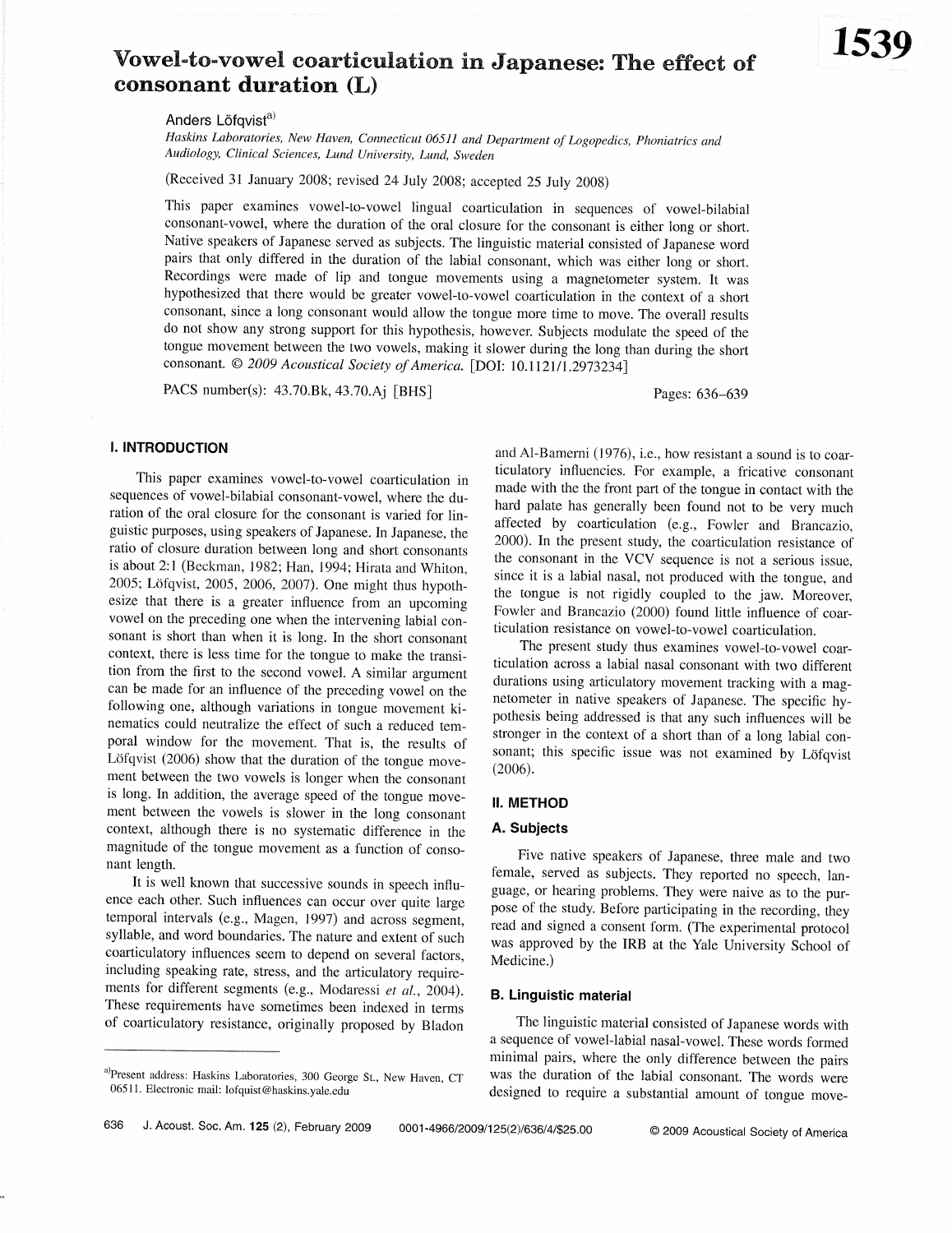ment from the first to the second vowel. The following words were used: /kami, kammi/ ("god," "sweets"), /kamee, kammee/ ("participation," "impression") /kema, kemma/ ("Kema, place name," "polish"). The linguistic material was organized into randomized lists and presented to the subjects in Japanese writing, with the words occurring in a short frame sentence. Fifty repetitions of each word were recorded.

## **C. Movement recording**

The movements of the lips, the tongue, and jaw were recorded using a three-transmitter magnetometer system ([Perkell](#page-3-0) et al., 1992). Receivers were placed on the vermilion border of the upper and lower lip, on three positions of the tongue, referred to as tip, blade, and body, and on the lower incisors at the gum line. Two additional receivers placed on the nose and the upper incisors were used for the correction of head movements. Two receivers attached to a plate were used to record the occlusal plane by having the subject bite on the plate during the recording. All data were subsequently corrected for head movements and rotated to bring the occlusal plane into coincidence with the *x*-axis. This rotation was performed to obtain a uniform coordinate system for all subjects (cf., [Westbury, 1994](#page-3-1)).

The articulatory movement signals were sampled at 500 Hz after low-pass filtering at 200 Hz. The resolution for all signals was 12 bits. After voltage-to-distance conversion, the movement signals were low-pass filtered using a 25 point triangular window with a 3-dB cutoff at 14 Hz; this was done forwards and backwards to maintain phase. To obtain the instantaneous velocity of the tongue receivers, the first derivative of the position signals was calculated using a three-point central difference algorithm. For each tongue receiver, its speed  $[v = \sqrt{(x^2 + y^2)}]$  was also calculated. The velocity and speed signals were smoothed using the same triangular window. The acoustic signal was pre-emphasized, low-pass filtered at 4.5 kHz and sampled at 10 kHz.

The horizontal and vertical positions of the tongue body during the first and second vowels were defined algorithmically in the tongue body speed signal as minima during the first and second vowels, see Fig.  $1(a)$  $1(a)$ ; Fig.  $1(b)$  shows the movements of all receivers during this interval. They correspond to the onset and offset of the tongue movement between the two vowels. We should note that at these points in time, the horizontal and vertical velocities of the tongue are usually not zero. This is partly because the kinematic signals are expressed in a maxilla-based coordinate system, thus the recorded tongue body movement also includes the contribution of the jaw. Such a coordinate system is appropriate when we are interested in the tongue as the end effector

T-tests were used to assess differences between the long and short consonants for each subject. Given the large number of comparisons, an  $\alpha$ -level of 0.001 was adopted based on dividing the standard alpha level of 0.05 by the number of comparisons.

# **III. RESULTS**

The duration of the oral closure for the labial consonant showed a robust difference with no overlap between the val-

<span id="page-1-0"></span>

FIG. 1. (a) Audio and tongue body signals for the word /kami/ with arrows showing the points used in the speed signal for defining the onset and offset of the tongue movement between the two vowels. The baseline in the bottom panel with the speed signal represents zero speed. (b) Articulatory movements from the first to the second vowel in "kami." The gray line represents a tracing of the hard palate.

ues for the short and long ones. The range of durations for the short consonants was 54–95 ms, while that for the long ones was 119-165 ms ([Löfqvist, 2006](#page-3-2)).

#### **A. Tongue body position during the first vowel**

Figure [2](#page-2-0) presents the tongue body positions during the first vowel. According to the hypothesis, there should be a difference in the tongue positions between the long and short vowel contexts. In particular, it was expected that the tongue would be in a higher and more front position in the words with a short consonant /kami, kamee/ than in the words with a long consonant /kammi, kammee/ due to the influence of the front second vowel. In the words /kema, kemma/, the hypothesis predicts a lower and more retracted tongue position for the first vowel in /kema/ than in /kemma/ due to the influence of the second, back, vowel. An inspection of Fig. [2](#page-2-0) suggests that the prediction for the words /kami, kammi, kame, kammee/ is partly supported: The unfilled circles and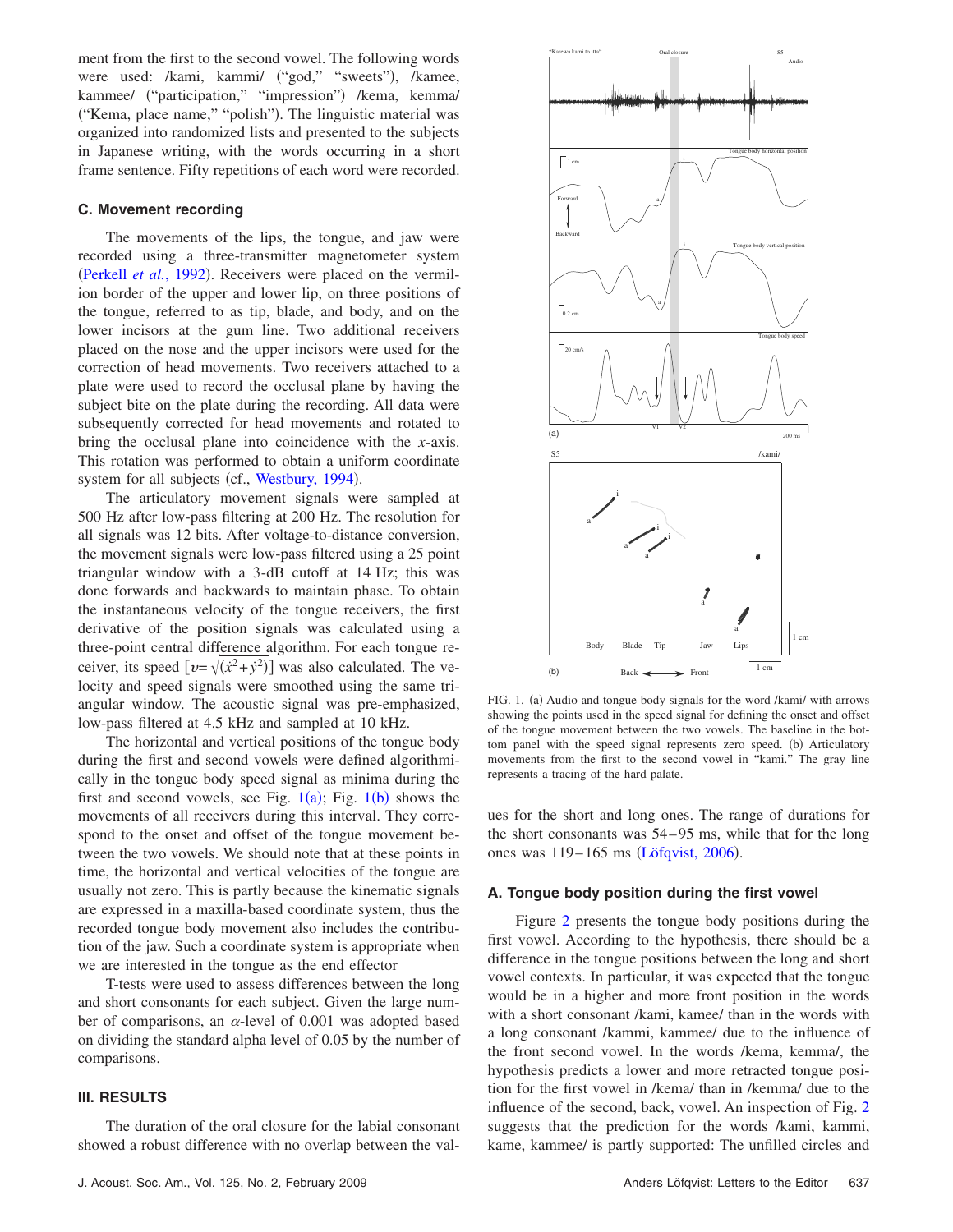<span id="page-2-0"></span>

FIG. 2. Tongue body positions during the first vowel (mean and standard deviation).

squares are in a lower and more posterior position than their filled counterparts for four of the subjects 1, 2, 4, and 5. That is, the vowels in the words with a long consonant are less influenced by the second vowel than those in the words with a short consonant. However, for subject 3, the opposite is the case. For the words /kema, kemma/, the prediction is not supported for most subjects, since the filled triangles (/kema/) tend to be in a higher and more anterior position than their unfilled counterparts for subjects 2, 3, 4, and 5. The statistical analysis for /kami, kammi/ showed a significant difference in horizontal tongue position for subjects 1, 2, 3, and 4 *(t*=6.4, 10.89, −7.97, 4.32, with *p* < 0.001 in all cases). Note however, that for subject 3, the results are opposite to the predicted ones. Subject 5 showed no statistical difference  $(t=-0.62 \text{ ns})$ . For the vertical tongue position, all subjects showed a significant difference *t*=4.81, 7.3, −5.81, 7.73, 7.28,  $p < 0.001$ ), again with the results of subject 3 opposite to the predicted ones.

In the words /kamee, kammee/, only subjects 2 and 3 showed a difference in the horizontal position *t*=4.81 and −8.71, *p* < 0.001), but not subjects 1, 4, and 5 (*t*=1.17, 0.26, and -1.85 ns). Again, the results for subject 3 are opposite to the predicted ones. For the vertical position, only subjects 2 and 3 showed a significant difference *t*=5.94, and −5.06,  $p < 0.001$ ) but not subjects 1, 4, or 5 ( $t = 3.22$ , 2.55, 0.94 ns). Finally, for the words /kema, kemma/, the horizontal position was different for subjects 3, 4, 5 ( $t=10.13$ , 8.62, and 4.49,  $p \le 0.001$ ), but not for subjects 1 and 2 *(t*=−1.17, and  $-2.53$  ns). For the vertical position, subjects 2, 3, 4, and 5 showed a difference *t*=6.68, −8.46, 12.66, 15.87, *p* <0.001), but not subject 1 (t=-0.34 ns). Note, however, that this difference was opposite to the predicted one.

The results for the first vowel thus show that for the low back vowel /a/, three of the subjects showed some qualified support for the hypothesis that there would be less vowel-tovowel coarticulation across a long consonant. However, for the front vowel /e/, the opposite pattern was found in four subjects. Overall, the support for the hypothesis is very weak.

#### **B. Tongue body position during the second vowel**

Figure [3](#page-3-3) shows the tongue body position during the second vowel. Here, the prediction is that the front vowels /i, e/ would have a lower and more retracted tongue position in the words /kami/ and /kamee/ due to the influence of the low back first vowel. For the low back vowel /a/ in /kema, kemma/ the prediction is that it will have a higher and more advanced tongue position due to the influence of the first vowel /e/.

The overall results suggest that there is no reliable difference in the tongue position during the second vowel as a function of consonant length. Subject 2 showed the horizontal positions in the words /kamee, kammee/ to be significantly different  $(t=-3.77, p<0.001)$ . For subject 3, there was a significant difference in the horizontal position for the words /kame, kammee/  $(t=4.46, p<0.001)$ , and also for the horizontal position for the words /kema, kemma/ (t=4.58, p0.001). Subject 4 had differences in the horizontal position for the words /kame, kamme/  $(t=-3.48, p=0.001)$ , and the vertical position for the words kema, kemma $/(t=5.15, p)$  $<$  0.001). Finally, subject 5 only showed a difference in the horizontal position for the words /kema, kemma/ *t*=8.89,  $p<0.001$ ). Of these statistically reliable differences, only three of them were in the predicted direction, subjects 2, 4, and 5, but in no case was the difference found for both the horizontal and vertical positions. For subject 3, the two reliably different results were opposite to the predicted ones. Overall, the results for the second vowel show no consistent differences in tongue position as a function of consonant length.